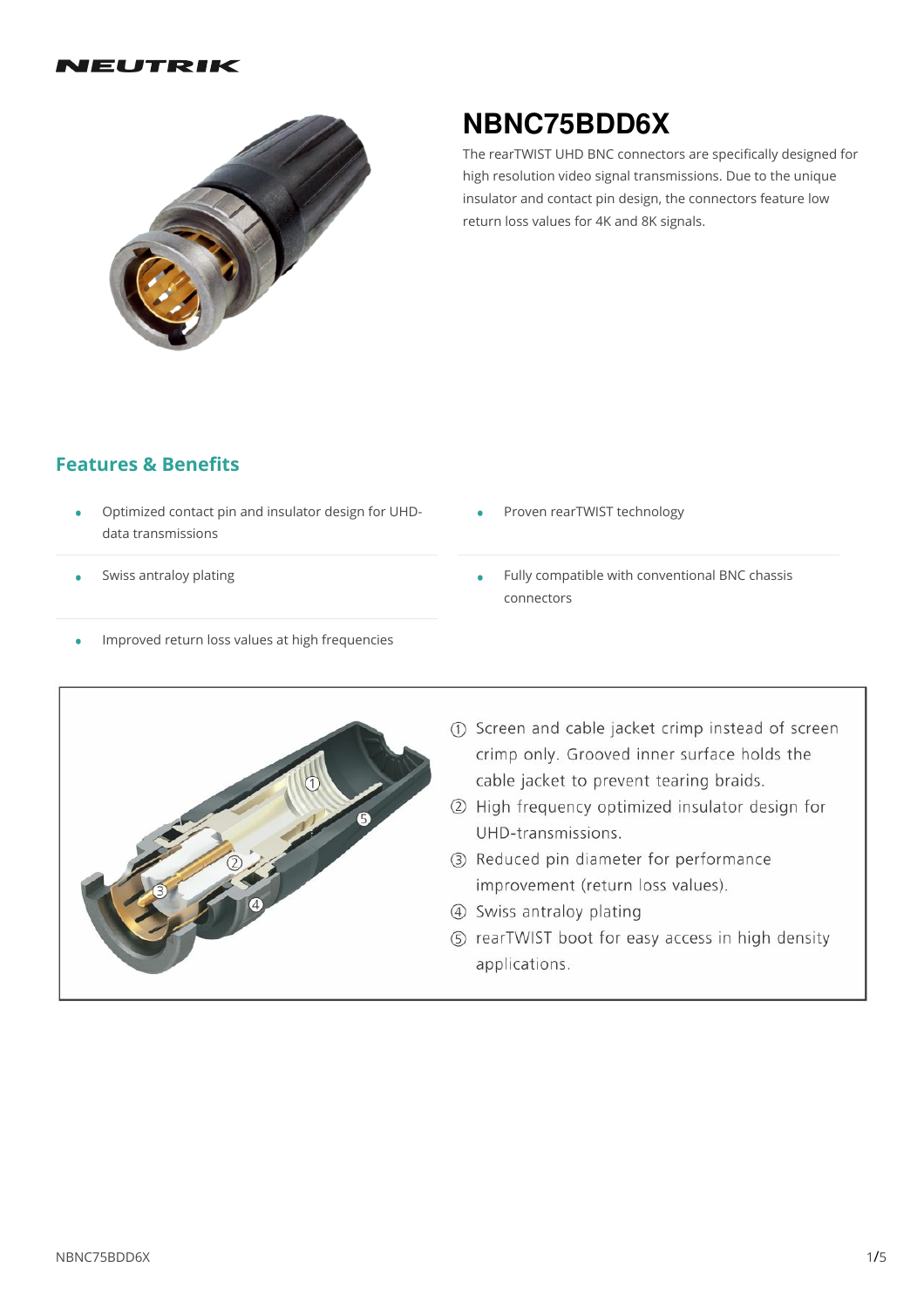

#### **Optimized Return Loss**

Due to optimized insulator design and reduced crimp diameter from center pin the Neutrik rearTWIST UHD BNC connector achieves increased headroom compared to conventional BNC connectors and offers additional return loss reserve for potential impedance deviations resulting from cable bending, incorrect connector assembly or faulty connection interfaces without signal interruption.

For more details see Neutrik UHD BNC White Paper.



## **Crimp Dimensions**

In order to achieve optimum return loss values at high frequencies the crimp dimension of the contact pin has been reduced.

| Pin:          | $1.07$ mm      |  |
|---------------|----------------|--|
| Shield:       | 4.53 mm        |  |
| Crimp<br>die: | DIE-R-BNCX-PDG |  |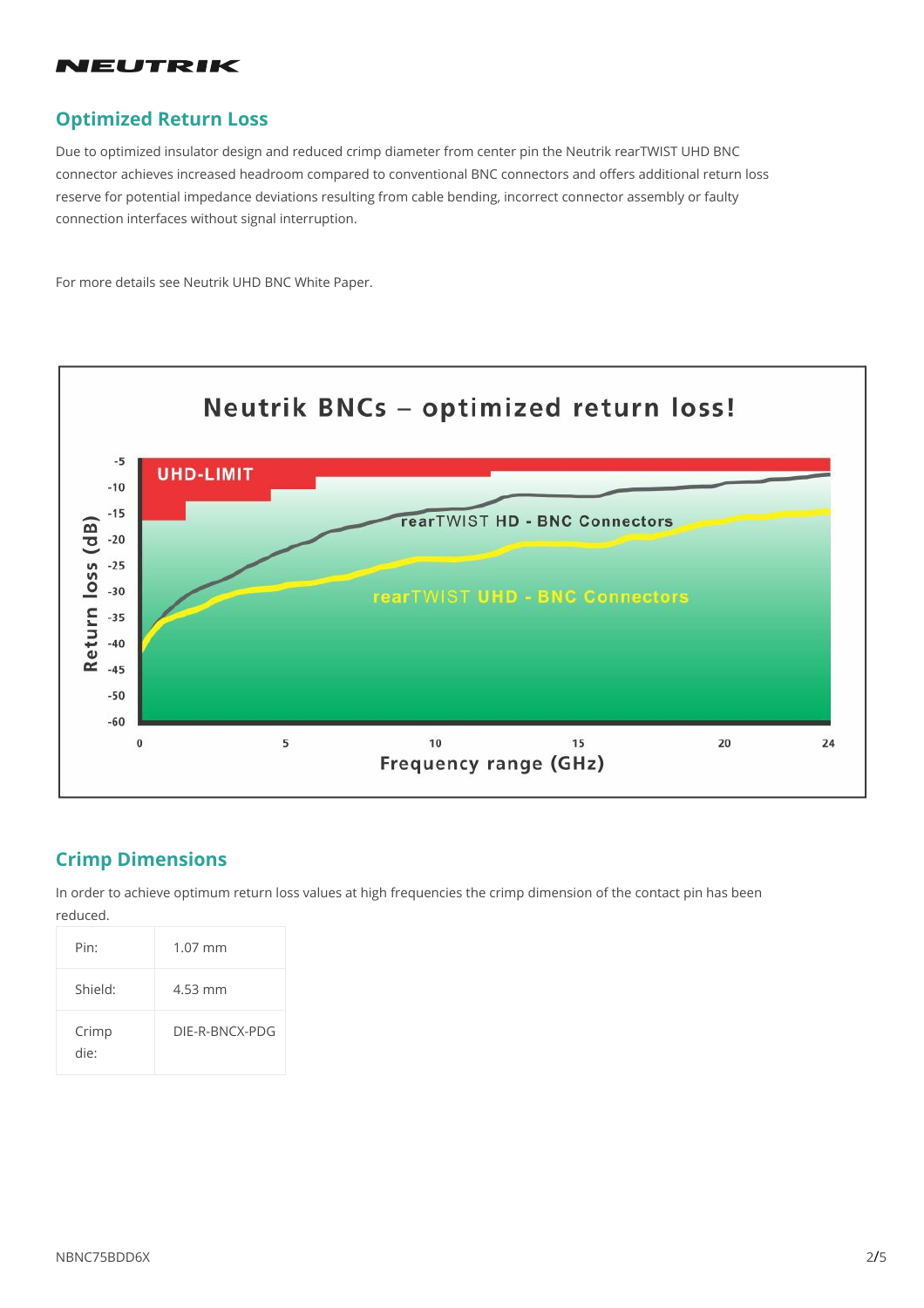

## **Approved Cables**

To guarantee high performance for each cable-connector combination at high frequencies Neutrik measured common COAX cables which are specifically designed for ultra high definition transmission (UHD). Find all approved cables listed below.

Suitable cables: Belden 1855A, CommScope 7538

UHD optimized cables: Belden 4855R, Clark Wire CD7523, Gepco VDM230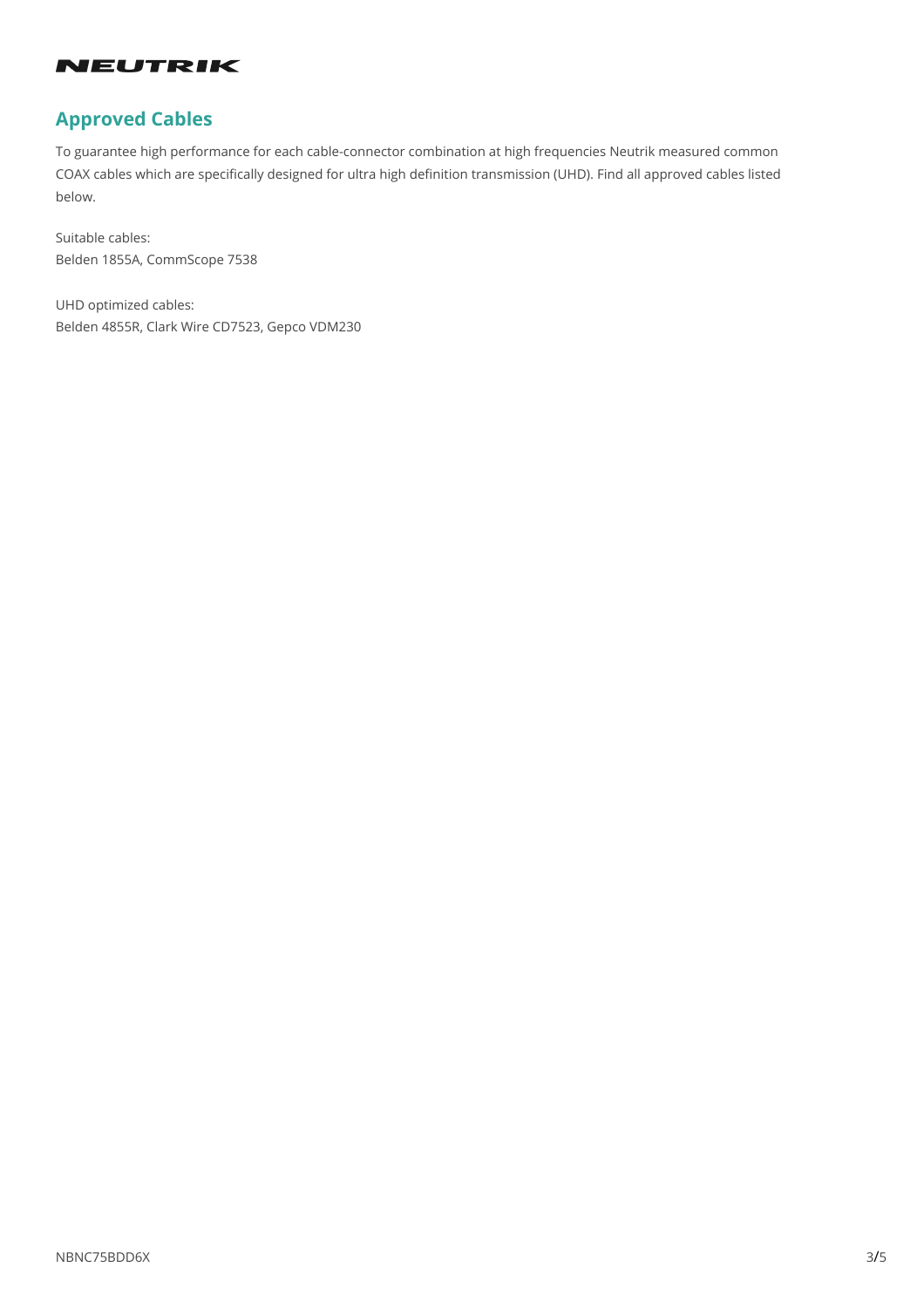## **NEUTRIK**

## **Technical Information**

| <b>Product</b>         |                 |
|------------------------|-----------------|
| <b>Title</b>           | NBNC75BDD6X     |
| <b>Connection Type</b> | BNC 75 $\Omega$ |
| Gender                 | male            |

#### **Electrical**

| ----------                   |                                                                                                |
|------------------------------|------------------------------------------------------------------------------------------------|
| <b>Contact resistance</b>    | $\leq$ 3 m $\Omega$ (inner)                                                                    |
| <b>Contact resistance</b>    | $\leq$ 2 m $\Omega$ (outer)                                                                    |
| <b>Dielectric strength</b>   | $1.5$ kVdc                                                                                     |
| Impedance                    | $75\Omega$                                                                                     |
| <b>Insulation resistance</b> | $>$ 5 G $\Omega$                                                                               |
| <b>Rated voltage</b>         | < 50 V                                                                                         |
| <b>VSWR</b>                  | $\leq$ 1.06 / >30 dB up to 6 GHz<br>≤1.13 / >24 dB up to 12 GHz<br>≤1.22 / >20 dB up to 18 Ghz |

| <b>Mechanical</b>      |                         |
|------------------------|-------------------------|
| Cable O.D.             | $4.3 \text{ mm}$        |
| <b>Cable retention</b> | $>$ 30 N (center)       |
| <b>Crimp size</b>      | 4.53 Hex crimp (shield) |
| Crimp size (pin)       | 1.07 crimp              |
| <b>Insertion force</b> | < 25 N                  |
| Lifetime               | > 1000 mating cycles    |
| Wiresize               |                         |
| <b>Locking device</b>  | Bayonett                |
| Cable anchoring        | Jacket crimping         |